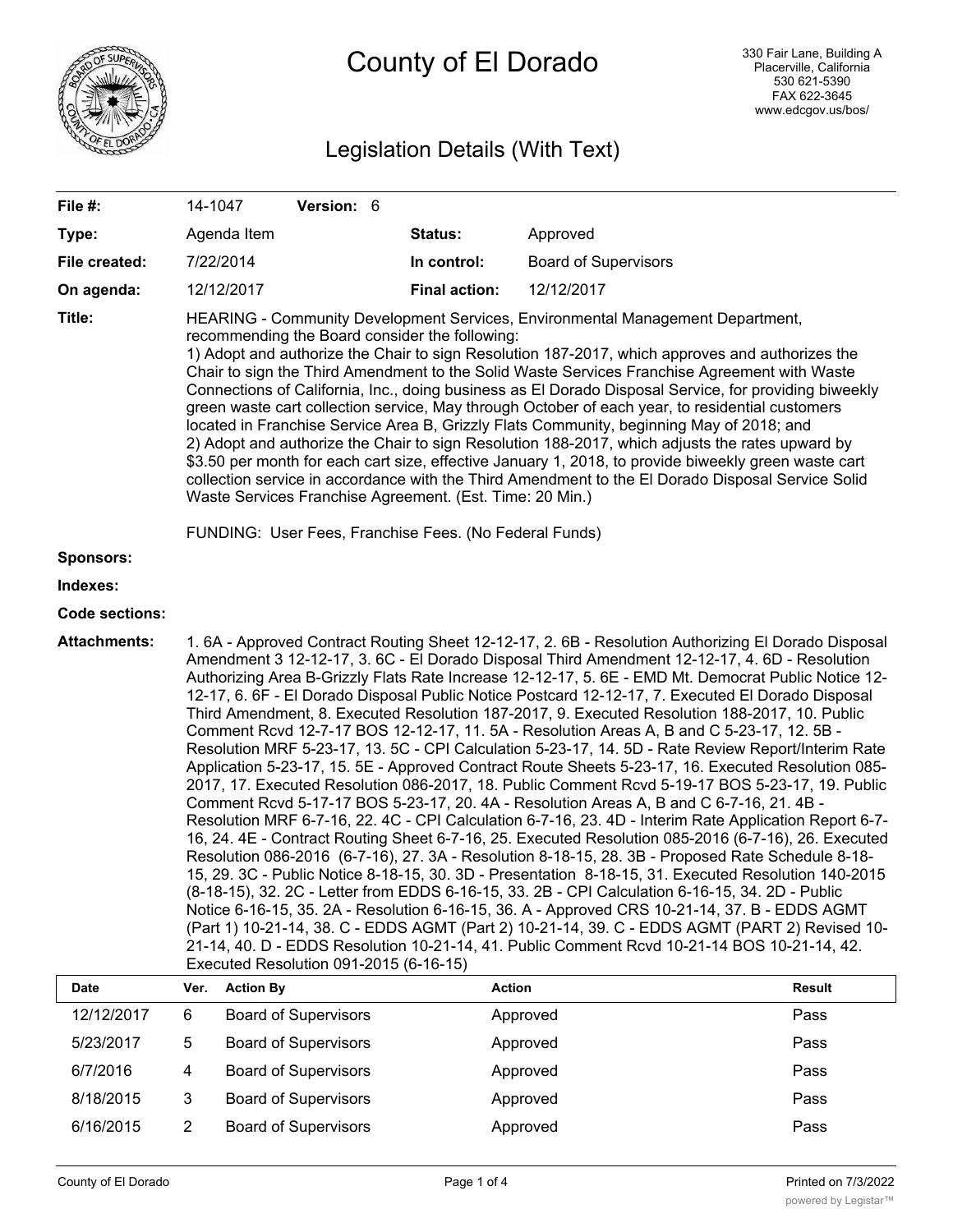# 10/21/2014 1 Board of Supervisors Approved Approved Pass

HEARING - Community Development Services, Environmental Management Department, recommending the Board consider the following:

1) Adopt and authorize the Chair to sign Resolution **187-2017,** which approves and authorizes the Chair to sign the Third Amendment to the Solid Waste Services Franchise Agreement with Waste Connections of California, Inc., doing business as El Dorado Disposal Service, for providing biweekly green waste cart collection service, May through October of each year, to residential customers located in Franchise Service Area B, Grizzly Flats Community, beginning May of 2018; and 2) Adopt and authorize the Chair to sign Resolution **188-2017,** which adjusts the rates upward by \$3.50 per month for each cart size, effective January 1, 2018, to provide biweekly green waste cart collection service in accordance with the Third Amendment to the El Dorado Disposal Service Solid Waste Services Franchise Agreement. (Est. Time: 20 Min.)

#### **FUNDING:** User Fees, Franchise Fees. (No Federal Funds) **DEPARTMENT RECOMMENDATION**

Community Development Services (CDS), Environmental Management Department (Environmental Management), recommending the Board consider the following:

1) Adopt and authorize the Chair to sign Resolution **187-2017,** which approves and authorizes the Chair to sign the Third Amendment to the Solid Waste Services Franchise Agreement with Waste Connections of California, Inc., doing business as El Dorado Disposal Service (El Dorado Disposal), for providing biweekly green waste cart collection service, May through October of each year, to residential customers located in Franchise Service Area B, Grizzly Flats Community (Grizzly Flats), beginning May of 2018; and

2) Adopt and authorize the Chair to sign Resolution **188-2017,** which adjusts the rates upward by \$3.50 per month for each cart size, effective January 1, 2018, to provide biweekly green waste cart collection service in accordance with the Third Amendment to the El Dorado Disposal Solid Waste Services Franchise Agreement.

# **DISCUSSION / BACKGROUND**

At the request of the Grizzly Flats Fire Safe Council (Fire Safe Council), El Dorado Disposal is proposing to provide green waste (i.e., lawn clippings, leaves, weeds, tree branches, pine needles, shrubs, garden trimmings, etc.) reduction options for residents of Grizzly Flats from May through October of each year. It is during this period that incidents of wildfires are most prevalent and the amount of vegetation and debris are the greatest.

In the spring of 2016, the Fire Safe Council reached out to County staff and El Dorado Disposal to determine if residential biweekly green waste cart collection service (green waste collection) was an option for El Dorado Disposal Franchise Service Area B (Area B) customers. Area B, formerly the Amador Disposal Service area in the southern portion of the County's west slope, includes the communities of Fairplay, Somerset, Mount Aukum, Omo Ranch, and Grizzly Flats. El Dorado Disposal conducted a survey of all Area B customers to gauge interest in adding curbside green waste collection service. Customers had the option of returning hard copies of the surveys free of charge or completing the survey online. The results of the survey indicated insufficient customer interest in adding curbside green waste collection service in all of Area B.

Subsequent to receiving the survey results, the Fire Safe Council requested the County and El Dorado Disposal explore the feasibility of providing curbside green waste collection service just to the community of Grizzly Flats. A town hall meeting was organized and conducted by the Fire Safe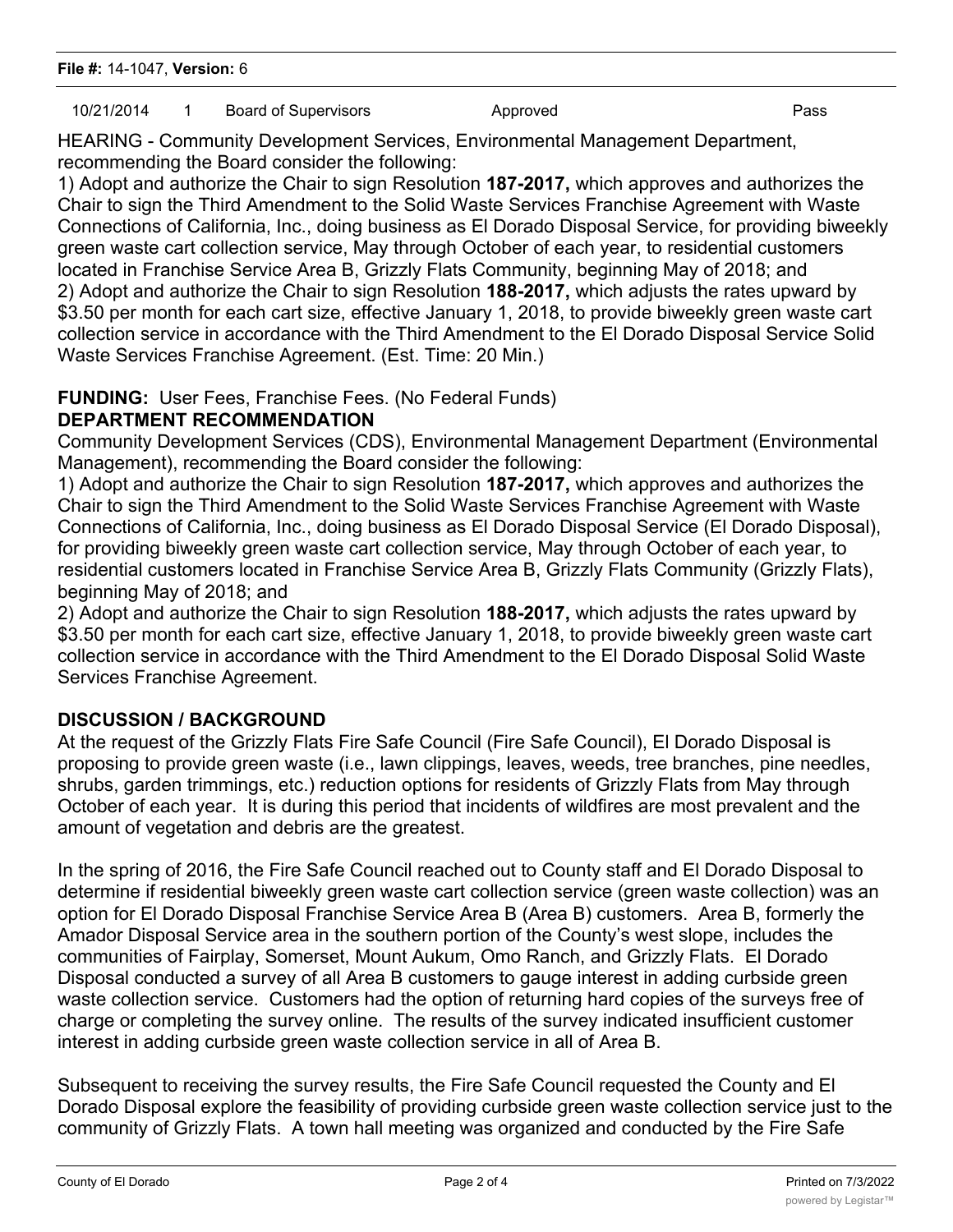Council on June 7, 2017, at the Grizzly Flats Community Center. At this meeting, El Dorado Disposal provided information about curbside green waste collection services and received positive feedback from those in attendance.

There are approximately 400 residents in the Grizzly Flats service area. Only those residents within Area B-Grizzly Flats, will receive biweekly green waste collection service. Currently El Dorado Disposal customers in Area B receive weekly curbside municipal solid waste collection service (municipal waste collection) and may select from a 35-, 64-, or 96-gallon cart option, and biweekly recycling service with up to two 64- or 96-gallon carts, with a maximum total of three carts allowed. With the addition of green waste collection service in Grizzly Flats, customers may receive up to four carts maximum with the option of having two green waste carts and one recycling cart, or two recycling carts and one green waste cart, along with their municipal waste collection cart.

In order to provide residential biweekly green waste collection service to Grizzly Flats on an annual basis, El Dorado Disposal has determined the need to increase the current monthly rate to residential customers by an additional \$7.00 per month for the six-month period of May through October. This represents an increase of \$42 per year, which will be prorated over a 12-month period, resulting in residential customers paying an additional \$3.50 per month for this new collection service.

The potential benefits of biweekly residential green waste collection service to the customer include: 1) Cost savings with curbside collection instead of self-hauling or paying a third party to haul green waste to the El Dorado Disposal, Material Recovery Facility;

2) Reduced burning of green waste and risk of wildfires by providing residents with carts to dispose of green waste;

3) Encouraging the residents to clear green waste in the recommended area for defensible space around their residences; and

4) Reduced potential for fire hazards caused by illegally dumped green waste.

Environmental Management has not identified any negative impacts regarding the addition of biweekly green waste collection service for Grizzly Flats.

In accordance with County Ordinance 8.42.170 and Government Code section 66016, notice of the time, date, place, and purpose of the public hearing to adopt the proposed collection rate adjustments has been duly noticed to affected ratepayers. At the request of Environmental Management, a public hearing notice was published in the Mountain Democrat on November 22 and November 29, 2017 (Attachment 6E). In addition, El Dorado Disposal noticed every affected customer by postcard (Attachment 6F).

## **ALTERNATIVES**

The Board may choose not to consent to the implementation of biweekly green waste collection service for Area B-Grizzly Flats customers. These customers will continue to receive weekly curbside municipal waste collection and biweekly recycling services, and their current rates for services will not increase to cover the cost of the additional green waste collection service.

## **OTHER DEPARTMENT / AGENCY INVOLVEMENT**

El Dorado Disposal Grizzly Flats Fire Safe Council

# **CAO RECOMMENDATION**